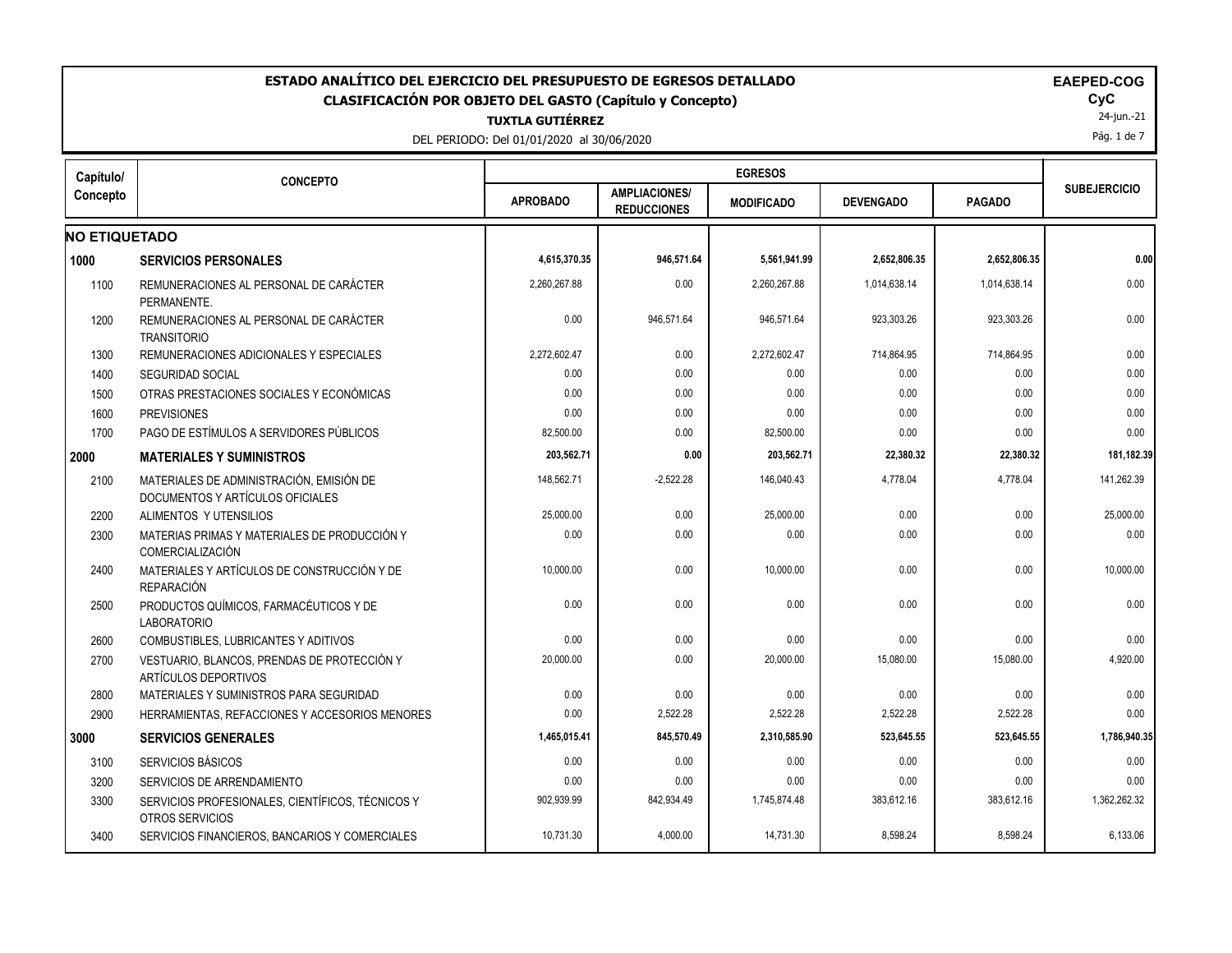### **TUXTLA GUTIÉRREZ ESTADO ANALÍTICO DEL EJERCICIO DEL PRESUPUESTO DE EGRESOS DETALLADO EAEPED-COG CLASIFICACIÓN POR OBJETO DEL GASTO (Capítulo y Concepto) CyC**

DEL PERIODO: Del 01/01/2020 al 30/06/2020

24-jun.-21

Pág. 2 de 7

| Capítulo/ | <b>CONCEPTO</b>                                                       |                 |                                            | <b>EGRESOS</b>    |                  |               |                     |
|-----------|-----------------------------------------------------------------------|-----------------|--------------------------------------------|-------------------|------------------|---------------|---------------------|
| Concepto  |                                                                       | <b>APROBADO</b> | <b>AMPLIACIONES/</b><br><b>REDUCCIONES</b> | <b>MODIFICADO</b> | <b>DEVENGADO</b> | <b>PAGADO</b> | <b>SUBEJERCICIO</b> |
| 3500      | SERVICIOS DE INSTALACIÓN, REPARACIÓN.<br>MANTENIMIENTO Y CONSERVACIÓN | 123,493.97      | 2,636.00                                   | 126,129.97        | 16,030.52        | 16,030.52     | 110,099.45          |
| 3600      | SERVICIOS DE COMUNICACIÓN SOCIAL Y PUBLICIDAD                         | 66,500.00       | 0.00                                       | 66,500.00         | 0.00             | 0.00          | 66,500.00           |
| 3700      | SERVICIOS DE TRASLADO Y VIÁTICOS                                      | 131.669.19      | 0.00                                       | 131,669.19        | 18,490.15        | 18,490.15     | 113,179.04          |
| 3800      | <b>SERVICIOS OFICIALES</b>                                            | 130,000.00      | $-4,000.00$                                | 126,000.00        | 48,402.48        | 48,402.48     | 77,597.52           |
| 3900      | OTROS SERVICIOS GENERALES                                             | 99.680.96       | 0.00                                       | 99.680.96         | 48,512.00        | 48.512.00     | 51,168.96           |
| 4000      | TRANSFERENCIAS, ASIGNACIONES, SUBSIDIOS Y OTRAS AYI                   | 244,489.29      | 0.00                                       | 244,489.29        | 0.00             | 0.00          | 244,489.29          |
| 4100      | TRANSFERENCIAS INTERNAS Y ASIGNACIONES AL SECTOR<br>PÚBLICO           | 0.00            | 0.00                                       | 0.00              | 0.00             | 0.00          | 0.00                |
| 4200      | TRANSFERENCIAS AL RESTO DEL SECTOR PÚBLICO                            | 0.00            | 0.00                                       | 0.00              | 0.00             | 0.00          | 0.00                |
| 4300      | <b>SUBSIDIOS Y SUBVENCIONES</b>                                       | 219,489.29      | 0.00                                       | 219,489.29        | 0.00             | 0.00          | 219,489.29          |
| 4400      | <b>AYUDAS SOCIALES</b>                                                | 25,000.00       | 0.00                                       | 25,000.00         | 0.00             | 0.00          | 25,000.00           |
| 4500      | PENSIONES Y JUBILACIONES                                              | 0.00            | 0.00                                       | 0.00              | 0.00             | 0.00          | 0.00                |
| 4600      | TRANSFERENCIAS A FIDEICOMISOS, MANDATOS Y OTROS<br>ANÁLOGOS           | 0.00            | 0.00                                       | 0.00              | 0.00             | 0.00          | 0.00                |
| 4700      | TRANSFERENCIAS A LA SEGURIDAD SOCIAL                                  | 0.00            | 0.00                                       | 0.00              | 0.00             | 0.00          | 0.00                |
| 4800      | <b>DONATIVOS</b>                                                      | 0.00            | 0.00                                       | 0.00              | 0.00             | 0.00          | 0.00                |
| 4900      | TRANSFERENCIAS AL EXTERIOR                                            | 0.00            | 0.00                                       | 0.00              | 0.00             | 0.00          | 0.00                |
| 5000      | <b>BIENES MUEBLES, INMUEBLES E INTANGIBLES</b>                        | 110,000.00      | 0.00                                       | 110.000.00        | 78,824.40        | 78,824.40     | 31,175.60           |
| 5100      | MOBILIARIO Y EQUIPO DE ADMINISTRACIÓN                                 | 110,000.00      | $-11,516.61$                               | 98,483.39         | 67,307.79        | 67,307.79     | 31,175.60           |
| 5200      | MOBILIARIO Y EQUIPO EDUCACIONAL Y RECREATIVO                          | 0.00            | 0.00                                       | 0.00              | 0.00             | 0.00          | 0.00                |
| 5300      | EQUIPO E INSTRUMENTAL MÉDICO Y DE LABORATORIO                         | 0.00            | 0.00                                       | 0.00              | 0.00             | 0.00          | 0.00                |
| 5400      | VEHÍCULOS Y EQUIPO DE TRANSPORTE                                      | 0.00            | 0.00                                       | 0.00              | 0.00             | 0.00          | 0.00                |
| 5500      | EQUIPO DE DEFENSA Y SEGURIDAD                                         | 0.00            | 0.00                                       | 0.00              | 0.00             | 0.00          | 0.00                |
| 5600      | MAQUINARIA, OTROS EQUIPOS Y HERRAMIENTAS                              | 0.00            | 11,516.61                                  | 11,516.61         | 11,516.61        | 11,516.61     | 0.00                |
| 5700      | ACTIVOS BIOLÓGICOS                                                    | 0.00            | 0.00                                       | 0.00              | 0.00             | 0.00          | 0.00                |
| 5800      | <b>BIENES INMUEBLES</b>                                               | 0.00            | 0.00                                       | 0.00              | 0.00             | 0.00          | 0.00                |
| 5900      | <b>ACTIVOS INTANGIBLES</b>                                            | 0.00            | 0.00                                       | 0.00              | 0.00             | 0.00          | 0.00                |
| 6000      | <b>INVERSIÓN PÚBLICA</b>                                              | 0.00            | 0.00                                       | 0.00              | 0.00             | 0.00          | 0.00                |
| 6100      | OBRA PÚBLICA EN BIENES DE DOMINIO PÚBLICO                             | 0.00            | 0.00                                       | 0.00              | 0.00             | 0.00          | 0.00                |
| 6200      | OBRA PÚBLICA EN BIENES DE DOMINIO PROPIO                              | 0.00            | 0.00                                       | 0.00              | 0.00             | 0.00          | 0.00                |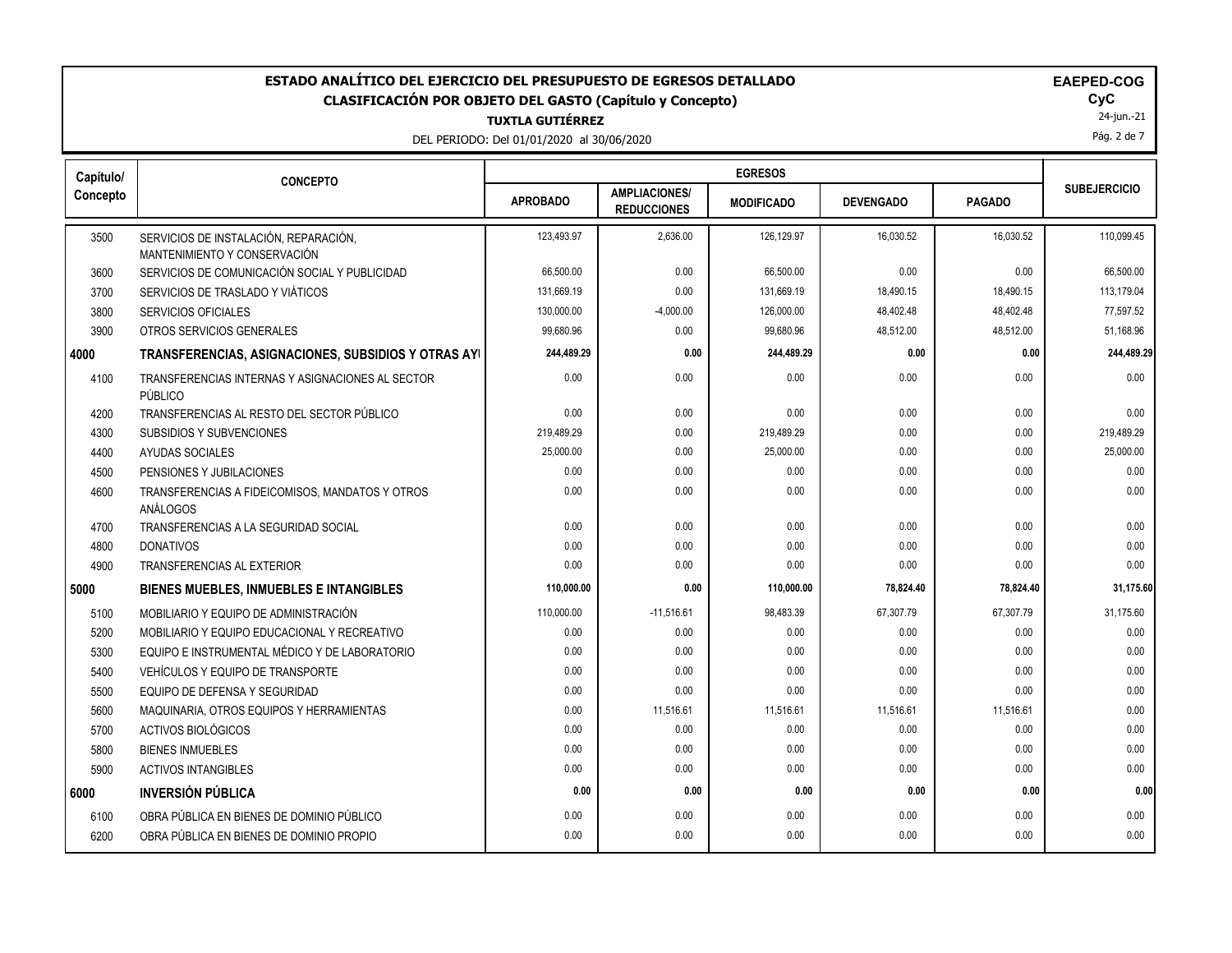# ESTADO ANALÍTICO DEL EJERCICIO DEL PRESUPUESTO DE EGRESOS DETALLADO<br>CLASIFICACIÓN POR OBJETO DEL GASTO (Capítulo y Concepto) **EXACTES DE ACASIFICACIÓN POR OBJETO DEL GASTO** (Capítulo y Concepto) **CLASIFICACIÓN POR OBJETO DEL GASTO (Capítulo y Concepto) CyC**

**TUXTLA GUTIÉRREZ**

DEL PERIODO: Del 01/01/2020 al 30/06/2020

| <b>EAEPED-COG</b> |  |  |  |  |
|-------------------|--|--|--|--|
|                   |  |  |  |  |

24-jun.-21

Pág. 3 de 7

| Capítulo/         | <b>CONCEPTO</b>                                                         |                 |                                            | <b>EGRESOS</b>    |                  |               |                     |
|-------------------|-------------------------------------------------------------------------|-----------------|--------------------------------------------|-------------------|------------------|---------------|---------------------|
| Concepto          |                                                                         | <b>APROBADO</b> | <b>AMPLIACIONES/</b><br><b>REDUCCIONES</b> | <b>MODIFICADO</b> | <b>DEVENGADO</b> | <b>PAGADO</b> | <b>SUBEJERCICIO</b> |
| 6300              | PROYECTOS PRODUCTIVOS Y ACCIONES DE FOMENTO                             | 0.00            | 0.00                                       | 0.00              | 0.00             | 0.00          | 0.00                |
| 7000              | <b>INVERSIONES FINANCIERAS Y OTRAS PROVISIONES</b>                      | 0.00            | 0.00                                       | 0.00              | 0.00             | 0.00          | 0.00                |
| 7100              | INVERSIONES PARA EL FOMENTO DE ACTIVIDADES<br><b>PRODUCTIVAS</b>        | 0.00            | 0.00                                       | 0.00              | 0.00             | 0.00          | 0.00                |
| 7200              | ACCIONES Y PARTICIPACIONES DE CAPITAL                                   | 0.00            | 0.00                                       | 0.00              | 0.00             | 0.00          | 0.00                |
| 7300              | COMPRA DE TÍTULOS Y VALORES                                             | 0.00            | 0.00                                       | 0.00              | 0.00             | 0.00          | 0.00                |
| 7400              | CONCESIÓN DE PRÉSTAMOS                                                  | 0.00            | 0.00                                       | 0.00              | 0.00             | 0.00          | 0.00                |
| 7500              | INVERSIONES EN FIDEICOMISOS, MANDATOS Y OTROS<br>ANÁLOGOS               | 0.00            | 0.00                                       | 0.00              | 0.00             | 0.00          | 0.00                |
| 7600              | OTRAS INVERSIONES FINANCIERAS                                           | 0.00            | 0.00                                       | 0.00              | 0.00             | 0.00          | 0.00                |
| 7900              | PROVISIONES PARA CONTINGENCIAS Y OTRAS<br><b>EROGACIONES ESPECIALES</b> | 0.00            | 0.00                                       | 0.00              | 0.00             | 0.00          | 0.00                |
| 8000              | <b>PARTICIPACIONES Y APORTACIONES</b>                                   | 0.00            | 0.00                                       | 0.00              | 0.00             | 0.00          | 0.00                |
| 8100              | <b>PARTICIPACIONES</b>                                                  | 0.00            | 0.00                                       | 0.00              | 0.00             | 0.00          | 0.00                |
| 8300              | <b>APORTACIONES</b>                                                     | 0.00            | 0.00                                       | 0.00              | 0.00             | 0.00          | 0.00                |
| 8500              | <b>CONVENIOS</b>                                                        | 0.00            | 0.00                                       | 0.00              | 0.00             | 0.00          | 0.00                |
| 9000              | <b>DEUDA PÚBLICA</b>                                                    | 0.00            | 0.00                                       | 0.00              | 0.00             | 0.00          | 0.00                |
| 9100              | AMORTIZACIÓN DE LA DEUDA PÚBLICA                                        | 0.00            | 0.00                                       | 0.00              | 0.00             | 0.00          | 0.00                |
| 9200              | INTERESES DE LA DEUDA PÚBLICA                                           | 0.00            | 0.00                                       | 0.00              | 0.00             | 0.00          | 0.00                |
| 9300              | COMISIONES DE LA DEUDA PÚBLICA                                          | 0.00            | 0.00                                       | 0.00              | 0.00             | 0.00          | 0.00                |
| 9400              | GASTOS DE LA DEUDA PÚBLICA                                              | 0.00            | 0.00                                       | 0.00              | 0.00             | 0.00          | 0.00                |
| 9500              | COSTO POR COBERTURAS                                                    | 0.00            | 0.00                                       | 0.00              | 0.00             | 0.00          | 0.00                |
| 9600              | APOYOS FINANCIEROS                                                      | 0.00            | 0.00                                       | 0.00              | 0.00             | 0.00          | 0.00                |
| 9900              | ADEUDOS DE EJERCICIOS FISCALES ANTERIORES<br>(ADEFAS)                   | 0.00            | 0.00                                       | 0.00              | 0.00             | 0.00          | 0.00                |
| <b>ETIQUETADO</b> |                                                                         |                 |                                            |                   |                  |               |                     |
| 1000              | <b>SERVICIOS PERSONALES</b>                                             | 0.00            | 0.00                                       | 0.00              | 0.00             | 0.00          | 0.00                |
| 1100              | REMUNERACIONES AL PERSONAL DE CARÁCTER<br>PERMANENTE.                   | 0.00            | 0.00                                       | 0.00              | 0.00             | 0.00          | 0.00                |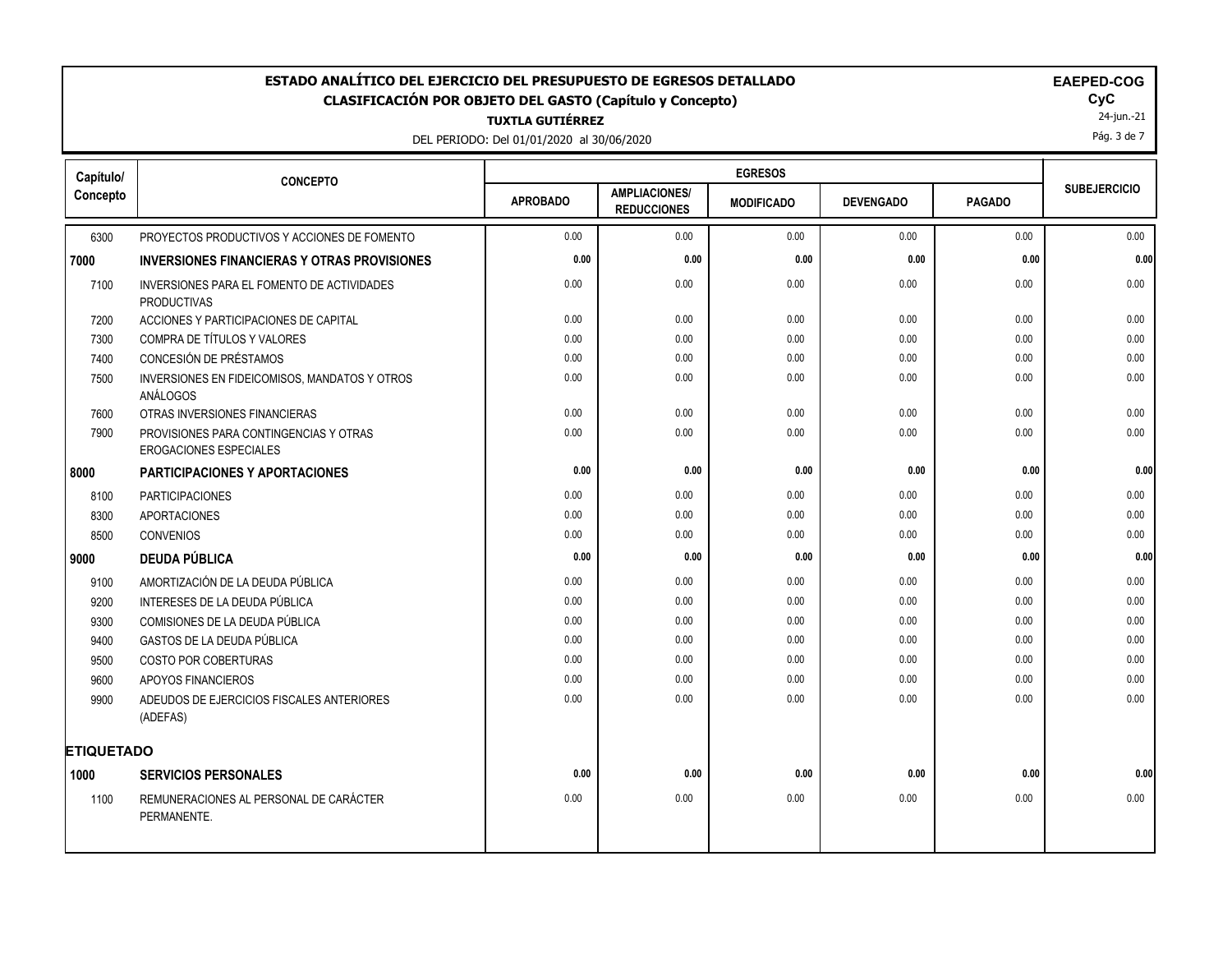## **ESTADO ANALÍTICO DEL EJERCICIO DEL PRESUPUESTO DE EGRESOS DETALLADO EAEPED-COG CLASIFICACIÓN POR OBJETO DEL GASTO (Capítulo y Concepto) CyC**

**TUXTLA GUTIÉRREZ**

DEL PERIODO: Del 01/01/2020 al 30/06/2020

| <b>EAEPED-COO</b> |  |
|-------------------|--|
|-------------------|--|

24-jun.-21

Pág. 4 de 7

| Capítulo/ | <b>CONCEPTO</b>                                                              |                 |                                            | <b>EGRESOS</b>    |                  |               |                     |
|-----------|------------------------------------------------------------------------------|-----------------|--------------------------------------------|-------------------|------------------|---------------|---------------------|
| Concepto  |                                                                              | <b>APROBADO</b> | <b>AMPLIACIONES/</b><br><b>REDUCCIONES</b> | <b>MODIFICADO</b> | <b>DEVENGADO</b> | <b>PAGADO</b> | <b>SUBEJERCICIO</b> |
| 1200      | REMUNERACIONES AL PERSONAL DE CARÁCTER<br><b>TRANSITORIO</b>                 | 0.00            | 0.00                                       | 0.00              | 0.00             | 0.00          | 0.00                |
| 1300      | REMUNERACIONES ADICIONALES Y ESPECIALES                                      | 0.00            | 0.00                                       | 0.00              | 0.00             | 0.00          | 0.00                |
| 1400      | <b>SEGURIDAD SOCIAL</b>                                                      | 0.00            | 0.00                                       | 0.00              | 0.00             | 0.00          | 0.00                |
| 1500      | OTRAS PRESTACIONES SOCIALES Y ECONÓMICAS                                     | 0.00            | 0.00                                       | 0.00              | 0.00             | 0.00          | 0.00                |
| 1600      | <b>PREVISIONES</b>                                                           | 0.00            | 0.00                                       | 0.00              | 0.00             | 0.00          | 0.00                |
| 1700      | PAGO DE ESTÍMULOS A SERVIDORES PÚBLICOS                                      | 0.00            | 0.00                                       | 0.00              | 0.00             | 0.00          | 0.00                |
| 2000      | <b>MATERIALES Y SUMINISTROS</b>                                              | 0.00            | 0.00                                       | 0.00              | 0.00             | 0.00          | 0.00                |
| 2100      | MATERIALES DE ADMINISTRACIÓN, EMISIÓN DE<br>DOCUMENTOS Y ARTÍCULOS OFICIALES | 0.00            | 0.00                                       | 0.00              | 0.00             | 0.00          | 0.00                |
| 2200      | ALIMENTOS Y UTENSILIOS                                                       | 0.00            | 0.00                                       | 0.00              | 0.00             | 0.00          | 0.00                |
| 2300      | MATERIAS PRIMAS Y MATERIALES DE PRODUCCIÓN Y<br>COMERCIALIZACIÓN             | 0.00            | 0.00                                       | 0.00              | 0.00             | 0.00          | 0.00                |
| 2400      | MATERIALES Y ARTÍCULOS DE CONSTRUCCIÓN Y DE<br><b>REPARACIÓN</b>             | 0.00            | 0.00                                       | 0.00              | 0.00             | 0.00          | 0.00                |
| 2500      | PRODUCTOS QUÍMICOS, FARMACÉUTICOS Y DE<br><b>LABORATORIO</b>                 | 0.00            | 0.00                                       | 0.00              | 0.00             | 0.00          | 0.00                |
| 2600      | COMBUSTIBLES, LUBRICANTES Y ADITIVOS                                         | 0.00            | 0.00                                       | 0.00              | 0.00             | 0.00          | 0.00                |
| 2700      | VESTUARIO, BLANCOS, PRENDAS DE PROTECCIÓN Y<br>ARTÍCULOS DEPORTIVOS          | 0.00            | 0.00                                       | 0.00              | 0.00             | 0.00          | 0.00                |
| 2800      | MATERIALES Y SUMINISTROS PARA SEGURIDAD                                      | 0.00            | 0.00                                       | 0.00              | 0.00             | 0.00          | 0.00                |
| 2900      | HERRAMIENTAS, REFACCIONES Y ACCESORIOS MENORES                               | 0.00            | 0.00                                       | 0.00              | 0.00             | 0.00          | 0.00                |
| 3000      | <b>SERVICIOS GENERALES</b>                                                   | 0.00            | 0.00                                       | 0.00              | 0.00             | 0.00          | 0.00                |
| 3100      | SERVICIOS BÁSICOS                                                            | 0.00            | 0.00                                       | 0.00              | 0.00             | 0.00          | 0.00                |
| 3200      | SERVICIOS DE ARRENDAMIENTO                                                   | 0.00            | 0.00                                       | 0.00              | 0.00             | 0.00          | 0.00                |
| 3300      | SERVICIOS PROFESIONALES, CIENTÍFICOS, TÉCNICOS Y<br>OTROS SERVICIOS          | 0.00            | 0.00                                       | 0.00              | 0.00             | 0.00          | 0.00                |
| 3400      | SERVICIOS FINANCIEROS, BANCARIOS Y COMERCIALES                               | 0.00            | 0.00                                       | 0.00              | 0.00             | 0.00          | 0.00                |
| 3500      | SERVICIOS DE INSTALACIÓN, REPARACIÓN,<br>MANTENIMIENTO Y CONSERVACIÓN        | 0.00            | 0.00                                       | 0.00              | 0.00             | 0.00          | 0.00                |
| 3600      | SERVICIOS DE COMUNICACIÓN SOCIAL Y PUBLICIDAD                                | 0.00            | 0.00                                       | 0.00              | 0.00             | 0.00          | 0.00                |
| 3700      | SERVICIOS DE TRASLADO Y VIÁTICOS                                             | 0.00            | 0.00                                       | 0.00              | 0.00             | 0.00          | 0.00                |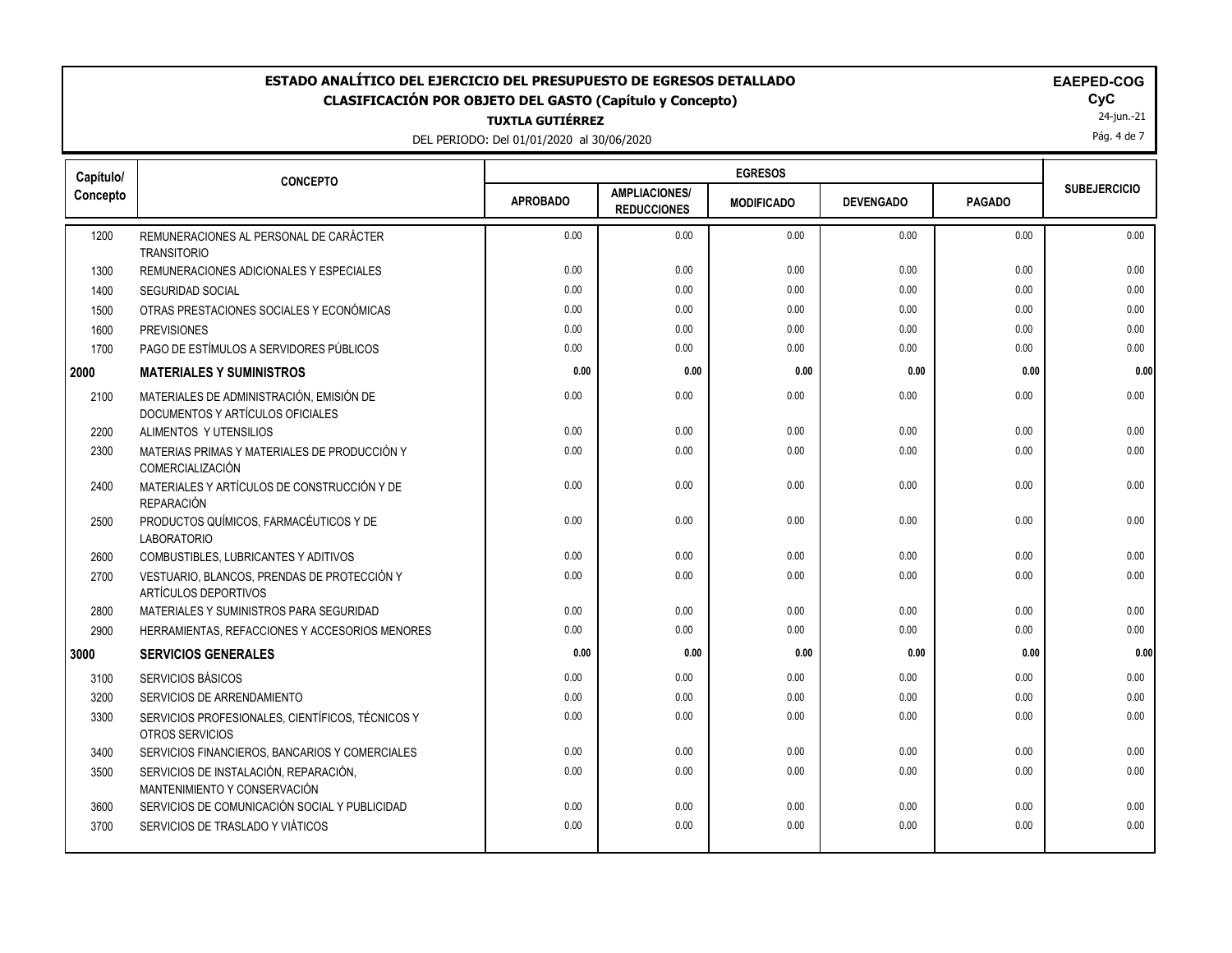### **ESTADO ANALÍTICO DEL EJERCICIO DEL PRESUPUESTO DE EGRESOS DETALLADO EAEPED-COG CLASIFICACIÓN POR OBJETO DEL GASTO (Capítulo y Concepto) CyC**

**TUXTLA GUTIÉRREZ**

DEL PERIODO: Del 01/01/2020 al 30/06/2020

| <b>AEPED-COG</b> |  |
|------------------|--|
|------------------|--|

24-jun.-21

Pág. 5 de 7

| Capítulo/ | <b>CONCEPTO</b>                                             |                 |                                            | <b>EGRESOS</b>    |                  |               |                     |
|-----------|-------------------------------------------------------------|-----------------|--------------------------------------------|-------------------|------------------|---------------|---------------------|
| Concepto  |                                                             | <b>APROBADO</b> | <b>AMPLIACIONES/</b><br><b>REDUCCIONES</b> | <b>MODIFICADO</b> | <b>DEVENGADO</b> | <b>PAGADO</b> | <b>SUBEJERCICIO</b> |
| 3800      | <b>SERVICIOS OFICIALES</b>                                  | 0.00            | 0.00                                       | 0.00              | 0.00             | 0.00          | 0.00                |
| 3900      | OTROS SERVICIOS GENERALES                                   | 0.00            | 0.00                                       | 0.00              | 0.00             | 0.00          | 0.00                |
| 4000      | TRANSFERENCIAS, ASIGNACIONES, SUBSIDIOS Y OTRAS AYI         | 0.00            | 0.00                                       | 0.00              | 0.00             | 0.00          | 0.00                |
| 4100      | TRANSFERENCIAS INTERNAS Y ASIGNACIONES AL SECTOR<br>PÚBLICO | 0.00            | 0.00                                       | 0.00              | 0.00             | 0.00          | 0.00                |
| 4200      | TRANSFERENCIAS AL RESTO DEL SECTOR PÚBLICO                  | 0.00            | 0.00                                       | 0.00              | 0.00             | 0.00          | 0.00                |
| 4300      | SUBSIDIOS Y SUBVENCIONES                                    | 0.00            | 0.00                                       | 0.00              | 0.00             | 0.00          | 0.00                |
| 4400      | AYUDAS SOCIALES                                             | 0.00            | 0.00                                       | 0.00              | 0.00             | 0.00          | 0.00                |
| 4500      | PENSIONES Y JUBILACIONES                                    | 0.00            | 0.00                                       | 0.00              | 0.00             | 0.00          | 0.00                |
| 4600      | TRANSFERENCIAS A FIDEICOMISOS, MANDATOS Y OTROS<br>ANÁLOGOS | 0.00            | 0.00                                       | 0.00              | 0.00             | 0.00          | 0.00                |
| 4700      | TRANSFERENCIAS A LA SEGURIDAD SOCIAL                        | 0.00            | 0.00                                       | 0.00              | 0.00             | 0.00          | 0.00                |
| 4800      | <b>DONATIVOS</b>                                            | 0.00            | 0.00                                       | 0.00              | 0.00             | 0.00          | 0.00                |
| 4900      | <b>TRANSFERENCIAS AL EXTERIOR</b>                           | 0.00            | 0.00                                       | 0.00              | 0.00             | 0.00          | 0.00                |
| 5000      | <b>BIENES MUEBLES, INMUEBLES E INTANGIBLES</b>              | 0.00            | 0.00                                       | 0.00              | 0.00             | 0.00          | 0.00                |
| 5100      | MOBILIARIO Y EQUIPO DE ADMINISTRACIÓN                       | 0.00            | 0.00                                       | 0.00              | 0.00             | 0.00          | 0.00                |
| 5200      | MOBILIARIO Y EQUIPO EDUCACIONAL Y RECREATIVO                | 0.00            | 0.00                                       | 0.00              | 0.00             | 0.00          | 0.00                |
| 5300      | EQUIPO E INSTRUMENTAL MÉDICO Y DE LABORATORIO               | 0.00            | 0.00                                       | 0.00              | 0.00             | 0.00          | 0.00                |
| 5400      | VEHÍCULOS Y EQUIPO DE TRANSPORTE                            | 0.00            | 0.00                                       | 0.00              | 0.00             | 0.00          | 0.00                |
| 5500      | EQUIPO DE DEFENSA Y SEGURIDAD                               | 0.00            | 0.00                                       | 0.00              | 0.00             | 0.00          | 0.00                |
| 5600      | MAQUINARIA, OTROS EQUIPOS Y HERRAMIENTAS                    | 0.00            | 0.00                                       | 0.00              | 0.00             | 0.00          | 0.00                |
| 5700      | ACTIVOS BIOLÓGICOS                                          | 0.00            | 0.00                                       | 0.00              | 0.00             | 0.00          | 0.00                |
| 5800      | <b>BIENES INMUEBLES</b>                                     | 0.00            | 0.00                                       | 0.00              | 0.00             | 0.00          | 0.00                |
| 5900      | <b>ACTIVOS INTANGIBLES</b>                                  | 0.00            | 0.00                                       | 0.00              | 0.00             | 0.00          | 0.00                |
| 6000      | <b>INVERSIÓN PÚBLICA</b>                                    | 0.00            | 0.00                                       | 0.00              | 0.00             | 0.00          | 0.00                |
| 6100      | OBRA PÚBLICA EN BIENES DE DOMINIO PÚBLICO                   | 0.00            | 0.00                                       | 0.00              | 0.00             | 0.00          | 0.00                |
| 6200      | OBRA PÚBLICA EN BIENES DE DOMINIO PROPIO                    | 0.00            | 0.00                                       | 0.00              | 0.00             | 0.00          | 0.00                |
| 6300      | PROYECTOS PRODUCTIVOS Y ACCIONES DE FOMENTO                 | 0.00            | 0.00                                       | 0.00              | 0.00             | 0.00          | 0.00                |
| 7000      | <b>INVERSIONES FINANCIERAS Y OTRAS PROVISIONES</b>          | 0.00            | 0.00                                       | 0.00              | 0.00             | 0.00          | 0.00                |
|           |                                                             |                 |                                            |                   |                  |               |                     |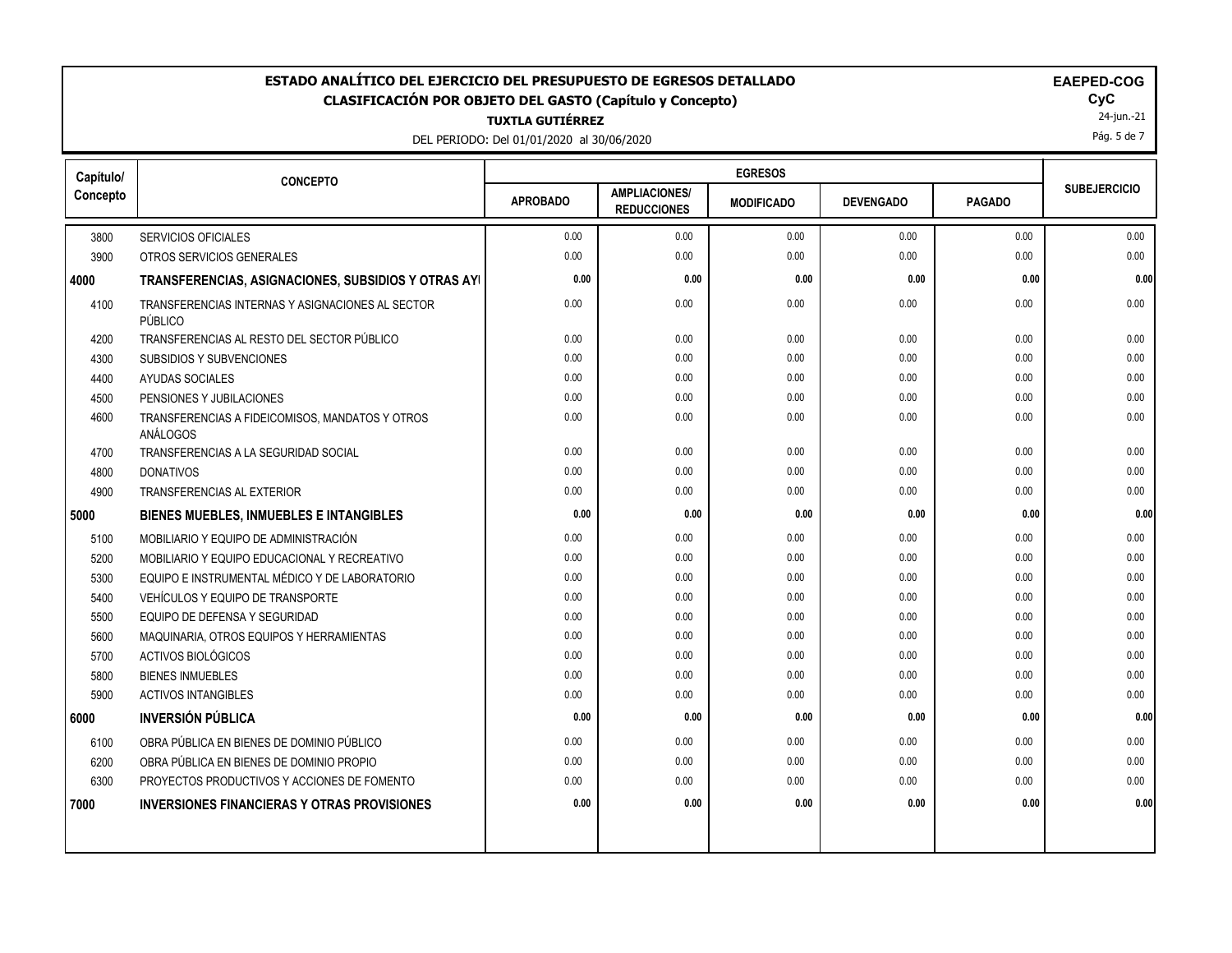## **ESTADO ANALÍTICO DEL EJERCICIO DEL PRESUPUESTO DE EGRESOS DETALLADO EAECOGO EN EXECUCIONADO EM EM CLASIFICACIÓN POR OBJETO DEL GASTO (Capítulo y Concepto) CyC**

**TUXTLA GUTIÉRREZ**

DEL PERIODO: Del 01/01/2020 al 30/06/2020

|  |  |  |  |  |  |  | EAEPED-COG |  |  |
|--|--|--|--|--|--|--|------------|--|--|
|--|--|--|--|--|--|--|------------|--|--|

 $\mathsf{Cyc}$ <br>24-jun.-21

Pág. 6 de 7

| Capítulo/ | <b>CONCEPTO</b>                                                         |                 |                                            | <b>EGRESOS</b>    |                  |               |                     |
|-----------|-------------------------------------------------------------------------|-----------------|--------------------------------------------|-------------------|------------------|---------------|---------------------|
| Concepto  |                                                                         | <b>APROBADO</b> | <b>AMPLIACIONES/</b><br><b>REDUCCIONES</b> | <b>MODIFICADO</b> | <b>DEVENGADO</b> | <b>PAGADO</b> | <b>SUBEJERCICIO</b> |
| 7100      | INVERSIONES PARA EL FOMENTO DE ACTIVIDADES<br><b>PRODUCTIVAS</b>        | 0.00            | 0.00                                       | 0.00              | 0.00             | 0.00          | 0.00                |
| 7200      | ACCIONES Y PARTICIPACIONES DE CAPITAL                                   | 0.00            | 0.00                                       | 0.00              | 0.00             | 0.00          | 0.00                |
| 7300      | COMPRA DE TÍTULOS Y VALORES                                             | 0.00            | 0.00                                       | 0.00              | 0.00             | 0.00          | 0.00                |
| 7400      | CONCESIÓN DE PRÉSTAMOS                                                  | 0.00            | 0.00                                       | 0.00              | 0.00             | 0.00          | 0.00                |
| 7500      | INVERSIONES EN FIDEICOMISOS, MANDATOS Y OTROS<br>ANÁLOGOS               | 0.00            | 0.00                                       | 0.00              | 0.00             | 0.00          | 0.00                |
| 7600      | OTRAS INVERSIONES FINANCIERAS                                           | 0.00            | 0.00                                       | 0.00              | 0.00             | 0.00          | 0.00                |
| 7900      | PROVISIONES PARA CONTINGENCIAS Y OTRAS<br><b>EROGACIONES ESPECIALES</b> | 0.00            | 0.00                                       | 0.00              | 0.00             | 0.00          | 0.00                |
| 8000      | PARTICIPACIONES Y APORTACIONES                                          | 0.00            | 0.00                                       | 0.00              | 0.00             | 0.00          | 0.00                |
| 8100      | <b>PARTICIPACIONES</b>                                                  | 0.00            | 0.00                                       | 0.00              | 0.00             | 0.00          | 0.00                |
| 8300      | <b>APORTACIONES</b>                                                     | 0.00            | 0.00                                       | 0.00              | 0.00             | 0.00          | 0.00                |
| 8500      | <b>CONVENIOS</b>                                                        | 0.00            | 0.00                                       | 0.00              | 0.00             | 0.00          | 0.00                |
| 9000      | <b>DEUDA PÚBLICA</b>                                                    | 0.00            | 0.00                                       | 0.00              | 0.00             | 0.00          | 0.00                |
| 9100      | AMORTIZACIÓN DE LA DEUDA PÚBLICA                                        | 0.00            | 0.00                                       | 0.00              | 0.00             | 0.00          | 0.00                |
| 9200      | INTERESES DE LA DEUDA PÚBLICA                                           | 0.00            | 0.00                                       | 0.00              | 0.00             | 0.00          | 0.00                |
| 9300      | COMISIONES DE LA DEUDA PÚBLICA                                          | 0.00            | 0.00                                       | 0.00              | 0.00             | 0.00          | 0.00                |
| 9400      | GASTOS DE LA DEUDA PÚBLICA                                              | 0.00            | 0.00                                       | 0.00              | 0.00             | 0.00          | 0.00                |
| 9500      | COSTO POR COBERTURAS                                                    | 0.00            | 0.00                                       | 0.00              | 0.00             | 0.00          | 0.00                |
| 9600      | APOYOS FINANCIEROS                                                      | 0.00            | 0.00                                       | 0.00              | 0.00             | 0.00          | 0.00                |
| 9900      | ADEUDOS DE EJERCICIOS FISCALES ANTERIORES<br>(ADEFAS)                   | 0.00            | 0.00                                       | 0.00              | 0.00             | 0.00          | 0.00                |
|           |                                                                         |                 |                                            |                   |                  |               |                     |
|           |                                                                         |                 |                                            |                   |                  |               |                     |
|           |                                                                         |                 |                                            |                   |                  |               |                     |
|           |                                                                         |                 |                                            |                   |                  |               |                     |